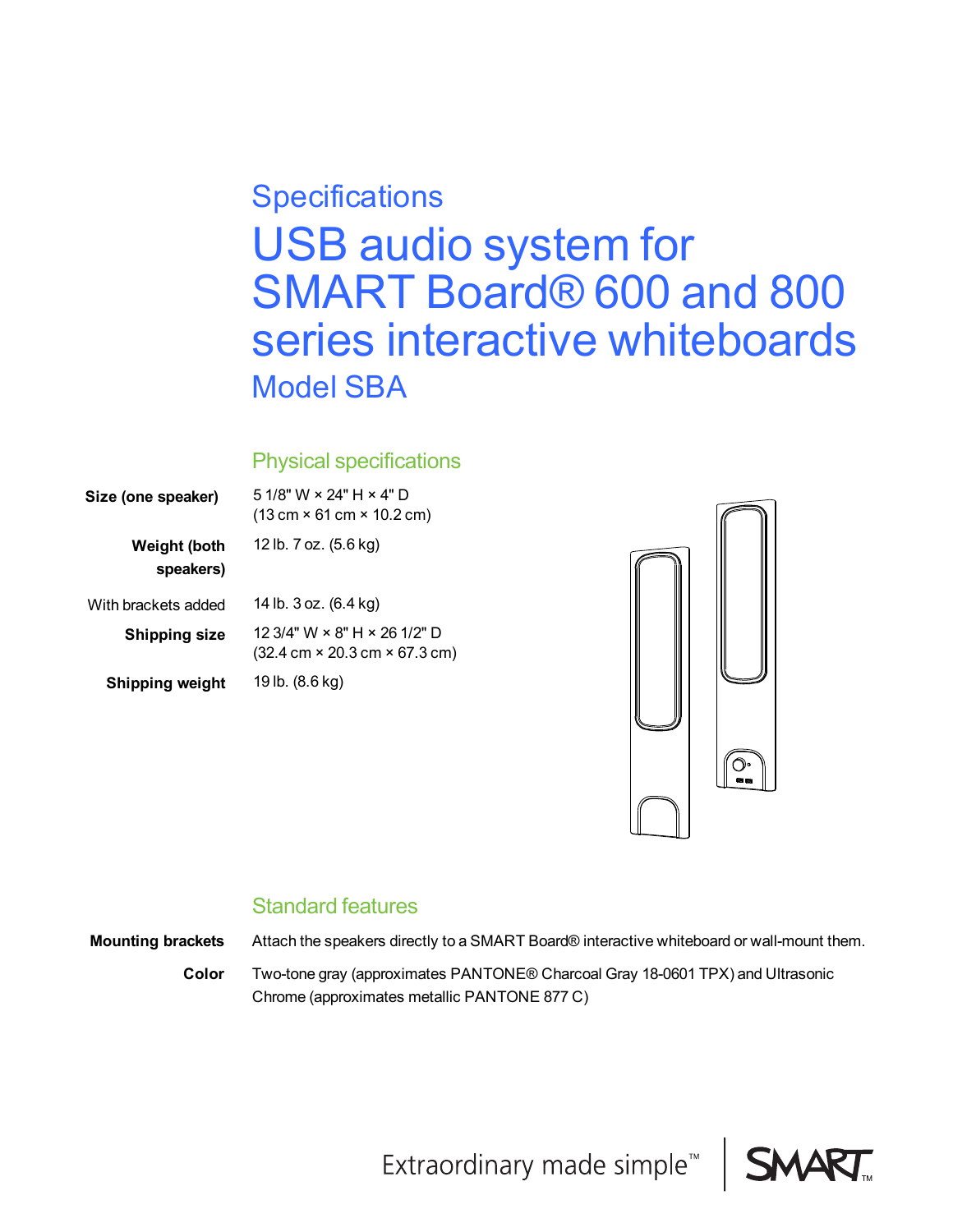SPECIFICATIONS

USB audio system for SMART Board 600 and 800 series interactive whiteboards – ModelSBA

**Volume** A large volume dial is conveniently located on the front of the right (active) speaker so you can adjust the volume of the sound.

**Connectivity** Use the USB 2.0 receptacles on the front of the right (active) speaker to connect a USB drive or USB peripherals. Use the dual RCA receptacles on the bottom of the right (active) speaker to connect a projector or external audio sources, such as a VCR or DVD/Blu-ray™ player.

> Use SMART's Cat 5 USB extender or up to three active SMART USB extension cables to connect the speaker system to a computer (go to [smarttech.com/accessories\)](http://www.smarttech.com/accessories).

Use an audio cable from the back of your 800 series interactive whiteboard pen tray to connect to the receptacles on the bottom of the right speaker.

#### **E** NOTES

- Some computers don't support audio over USB. Instead of the USB connection, you can connect an audio cable from the computer to the dual RCA receptacles on the bottom of the right (active) speaker.
- You can use a USB cable to connect the speakers to the host computer.

| <b>Frequency range</b>                     | 50 Hz to 20 kHz $\pm$ 6 dB                                                                                                                                                                                                |
|--------------------------------------------|---------------------------------------------------------------------------------------------------------------------------------------------------------------------------------------------------------------------------|
| Output                                     | The audio system provides a comfortable listening volume in rooms up to 1,000 sq. ft. (93 sq.<br>m) in size, with a 30-person capacity (subject to room acoustics).                                                       |
| Maximum output                             | 14 W RMS when both channels are driven simultaneously. Maximum output is achieved<br>when no other USB devices are attached to the USB hub on the audio system (not including<br>the SMART Board interactive whiteboard). |
| Optimal output                             | 10 W RMS when both channels are driven simultaneously. Optimal output represents audio<br>levels when up to two other low- or high-powered USB devices are interfaced with the USB<br>hub on the USB audio system.        |
| <b>Connection panel</b><br>(right speaker) | Polarized Molex® connector with 25' (7.6 m) of 16 AWG wire with sufficient slack to<br>discreetly route wire behind the interactive whiteboard or along the floor                                                         |
| Power                                      | Powered barrel connector (15V DC, 4A)                                                                                                                                                                                     |
| USB A                                      | Connects to your interactive whiteboard                                                                                                                                                                                   |
| USB <sub>B</sub>                           | Connects to your computer                                                                                                                                                                                                 |
| Dual RCA                                   | Connects to your projector or an external audio source such as a VCR or DVD/Blu-ray player                                                                                                                                |
| <b>USB device</b><br>support               | The speaker contains a powered USB 2.0 hub.                                                                                                                                                                               |
| <b>Power</b><br>requirements               | Switching power supply (100V-240V AC, 50 Hz-60 Hz, 1.5A) and a 6' (1.8 m) country<br>specific power cord (15V DC, 4000 mA, 60 VA, positive tip)                                                                           |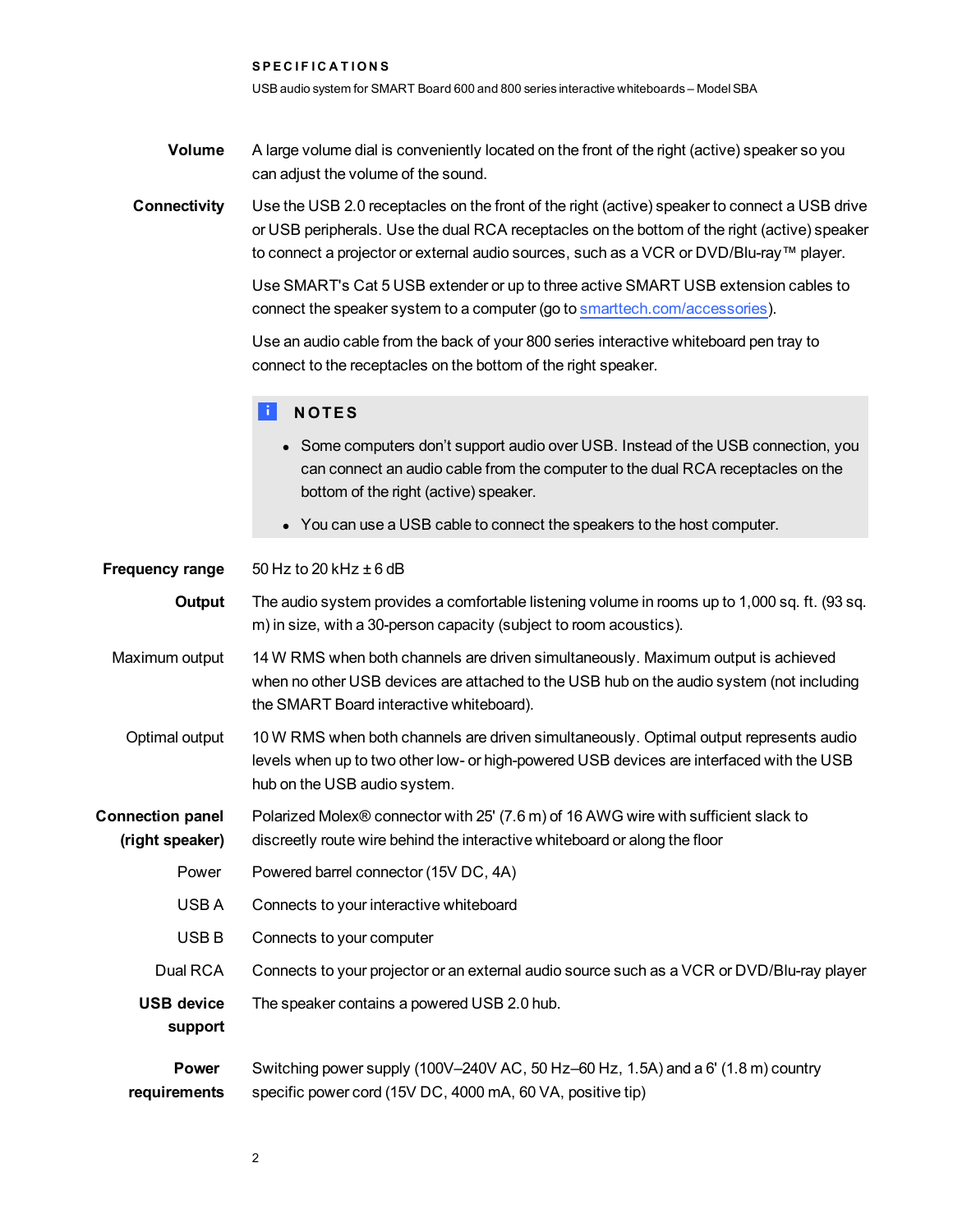**SPECIFICATIONS** USB audio system for SMART Board 600 and 800 series interactive whiteboards – ModelSBA

**Environmental compliance** China EIP, EU RoHS, EU-WEEE

**Regulatory** CE, CSA/UL

**certifications**

**Warranty** One-year limited equipment warranty

## Operating specifications

41°F to 95°F (5°C to 35°C) with up to 80% humidity, non-condensing

#### **CAUTION**

If the speakers are very cold, allow them to warm to room temperature before operation.

## Installation options

Attach the USB audio system directly to your interactive whiteboard or mount the speaker brackets on the wall at least 1 3/4" (45 mm) away from the interactive whiteboard.

#### **E** NOTES

- Refer to the documentation for the SMART product you want to attach to the speakers for important information about integrating audio devices.
- Don't mount the speakers directly on an interactive whiteboard installed on a Height-Adjustable Wall Mount (HAWM). You must install the speakers on the wall in a manner that doesn't interfere with the HAWM's movement.
- For information about using a Cat 5 USB extender between the USB audio system and your computer, refer to the specification sheets for those products.
- The maximum permitted length of passive USB cable between USB devices or hubs is 16' (5 m). Exceeding this length makes USB communications unstable.

#### SMART order number

**SBA** USB audio system for SMART Board 600 and 800 series interactive whiteboards

## Optional accessories

For information on accessories for your USB audio system, see [smarttech.com/accessories.](http://smarttech.com/accessories)